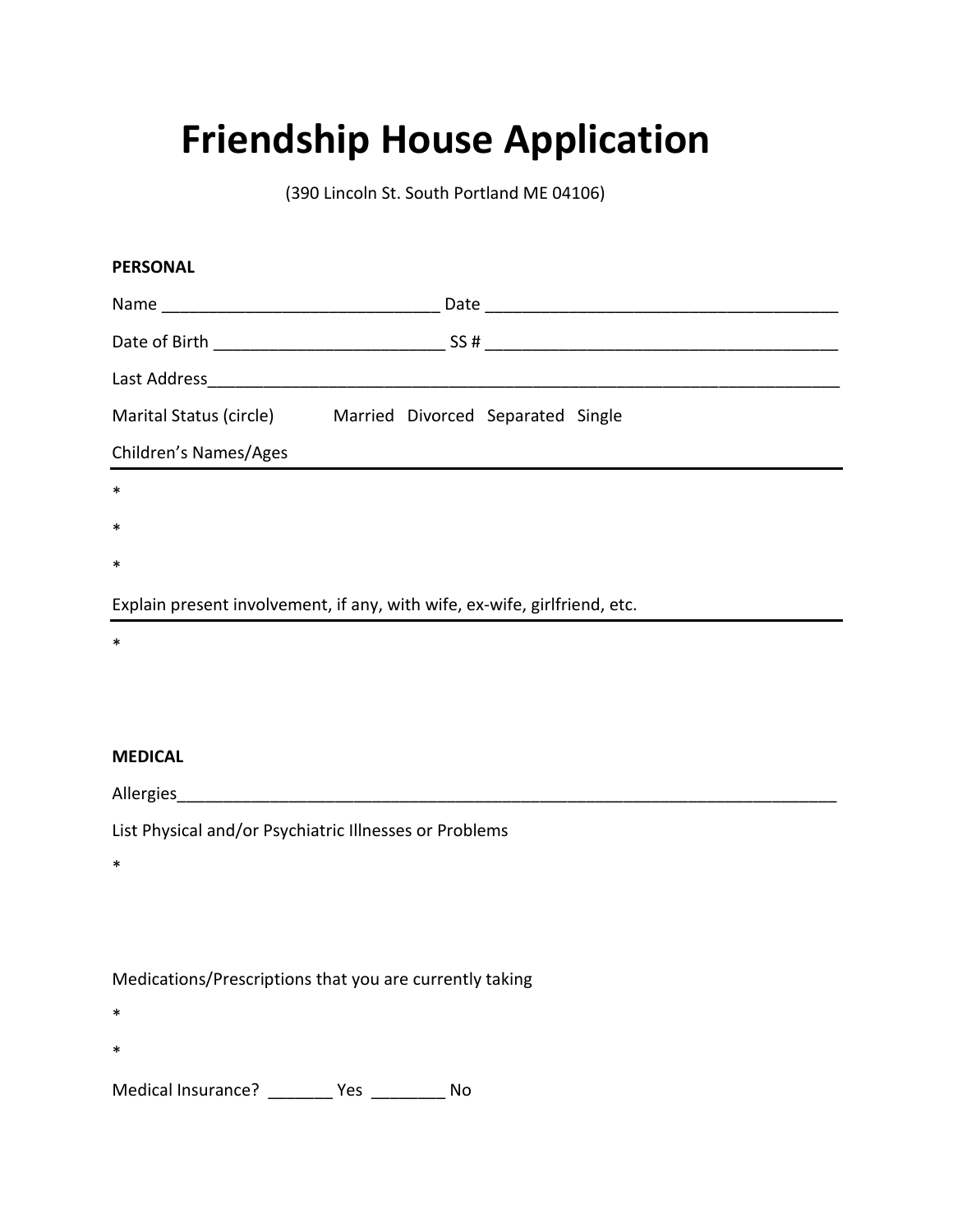| Do you have any disabilities? | Yes. | No SSI/SSDI | Yes | No. |
|-------------------------------|------|-------------|-----|-----|
| If yes, please explain        |      |             |     |     |

\*

Who referred you to us/how did you hear about us?

\*

## **HISTORY**

Have you been a resident of Friendship House before? \_\_\_\_\_\_\_ Yes \_\_\_\_\_\_\_ No

If yes, when? \_\_\_\_\_\_\_\_\_\_\_\_\_\_\_\_\_\_\_\_\_\_\_\_\_\_\_\_\_\_\_\_\_\_\_\_\_\_\_\_\_\_\_\_\_\_\_\_\_\_\_\_\_\_

List treatment for the past 5 years: i.e. Detox, Recovery programs, Counseling, etc.

\*

| Longest sobriety time | Explain drinking/drug abuse over past year |
|-----------------------|--------------------------------------------|
|                       |                                            |

\*

| Length of use: |
|----------------|
|                |

- \*
- \*
- 
- \*
- \*